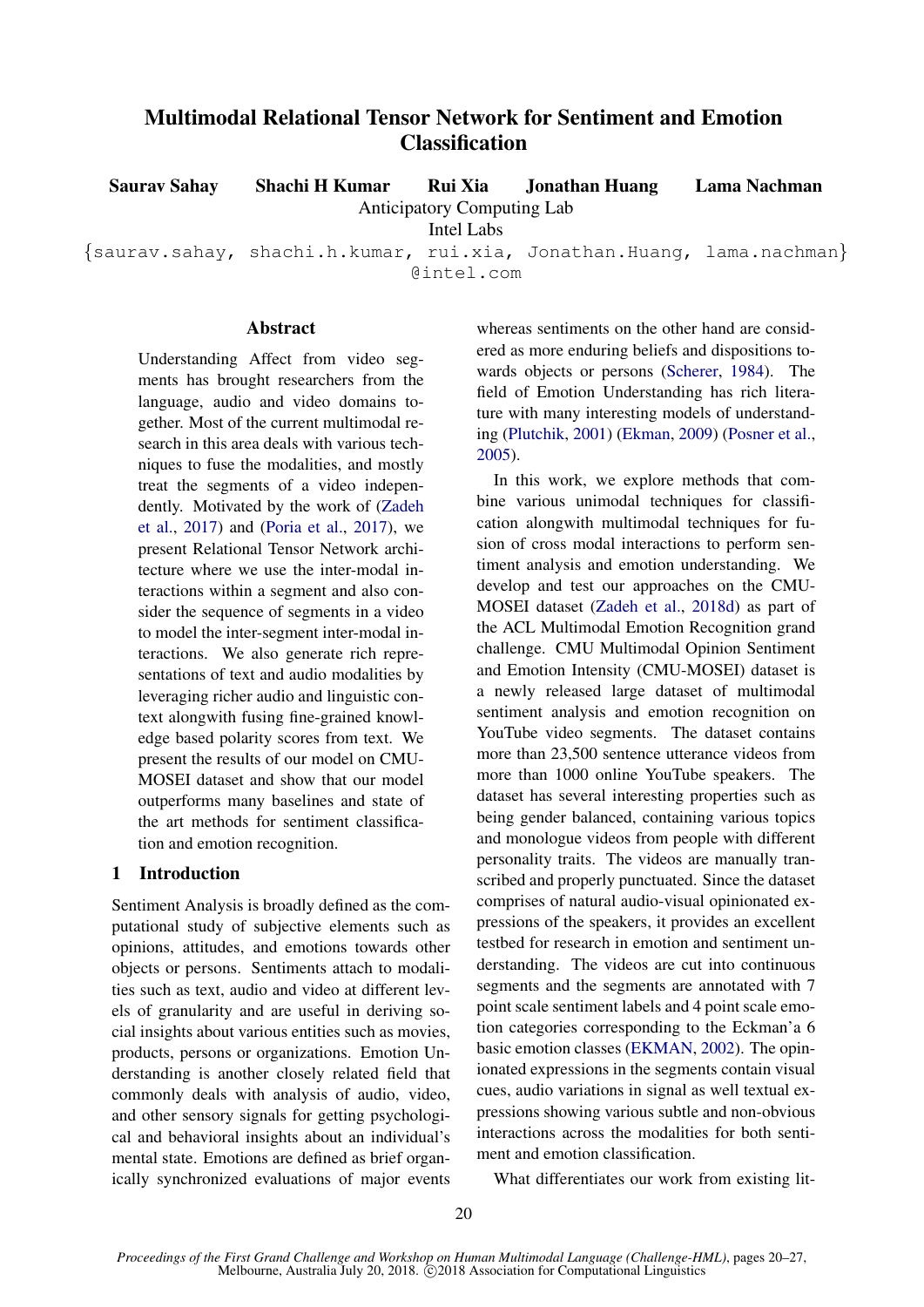erature is (i) application of a novel cross modal fusion technique across the temporal segments of the multimodal channel (ii) use of rich shallow semantic domain knowledge that include a large number of psycholinguistic features and resources for sentiment and emotion classification and (iii) extraction of emotion aware acoustic phoneme level features using a novel method and architecture.

Our unimodal research focus in this paper is an exploration of speech sentiment and emotion recognition using various text dependent and text independent techniques. On the text modality experiments, we've explored (i) fusion of Lexicons as additional input features (ii) fusion of polarity discriminating lexico-syntactic fine-grained scores as additional input features (iii) fusion of rich contextualized embeddings as additional input features to the classification pipeline. On audio modality, we've used a novel pipeline to generate the iVectors and Phoneme level utterance features. For fusion of multimodal information, we have explored techniques that leverage intramodal and inter-modal dynamics and fused them together in a novel Relational Tensor Network architecture.

## 2 Related Work

Sentiment Analysis has received a lot of prior attention in Movie reviews and Product reviews domain and is an established field of research in NLP [\(Liu,](#page-6-2) [2010\)](#page-6-2) [\(Pang and Lee,](#page-7-6) [2008\)](#page-7-6). However, this hasn't been widely researched in conversational multimodal audio-visual and textual context for continuous recognition of sentiments and emotions. [\(Kaushik et al.,](#page-6-3) [2013\)](#page-6-3) perform sentiment extraction on natural audio streams using ASR on Youtube videos. They use a maximum entropy classifier and do not use any lexicon features or do any domain adaptation. Multimodal Affect recognition has lately gained a lot of popularity with release of multiple datasets and approaches [\(Zadeh](#page-7-7) [et al.,](#page-7-7) [2018c\)](#page-7-7) [\(Zadeh et al.,](#page-7-8) [2018b\)](#page-7-8). [\(Zadeh et al.,](#page-7-0) [2017\)](#page-7-0) present a tensor fusion technique to generate a fused representation of the individual modalities. Most of these techniques treat the segments of a video independently and ignore the temporal relations and interactions between the segments of a video. [\(Poria et al.,](#page-7-1) [2017\)](#page-7-1) present an LSTM based network architecture that leverages the context or the temporal interactions between neighboring segments of a video by concatenation of

cross modal features across the segments. For acoustic emotion recognition, one of the most successful system is based on the super-segmental acoustic features which is extracted by applying multiple functions on frame-level features. These features have been adopted as the baseline system in many acoustic emotion challenges [\(Schuller](#page-7-9) [et al.,](#page-7-9) [2016\)](#page-7-9) [\(Valstar et al.,](#page-7-10) [2016\)](#page-7-10) [\(Dhall et al.,](#page-6-4) [2013\)](#page-6-4). Deep learning techniques have also been used in acoustic emotion recognition system in recent years. In [\(Neumann and Vu,](#page-7-11) [2017\)](#page-7-11), convolutional neural network (CNN) is applied on the frame-level feature. In [\(Tao and Liu,](#page-7-12) [2017\)](#page-7-12), recurrent neural network (RNN) is used to model the temporal information for emotion recognition system.

## 3 Model Description

This work brings together techniques for various modality specific feature extraction methods and fusion of information from different modalities for Sentiment and Emotion Classification. The grand challenge dataset comes with modality specific features for text, audio and images as a part of the CMU Multimodal Data SDK [\(Zadeh et al.,](#page-7-13) [2018a\)](#page-7-13). The text features are based on Glove embeddings [\(Pennington et al.,](#page-7-14) [2014\)](#page-7-14), audio features are based on COVAREP [\(Degottex et al.,](#page-6-5) [2014\)](#page-6-5)and the visual features based on FACET [\(Baltruaitis](#page-6-6) [et al.,](#page-6-6) [2016\)](#page-6-6) visual feature extraction libraries. We extracted various additional features for text and audio modalities as described in the following sections.

## 3.1 Text

Several traditional methods have been developed in Sentiment Analysis technology for decades before the recent advances in deep learning that primarily rely on methods for word vector representation and automated feature discovery from snippets. We look at modeling some of the traditional methods and features in the deep pipeline and study the impact of these on the classifiers. Below, we describe a couple of traditional knowledge based resources alongwith some recent deep representations that we have fused together in our pipeline.

#### 3.1.1 Lexico-syntactic Rule based features

Text is processed to intrinsically understand the deeper lexico-syntactic patterns to relate them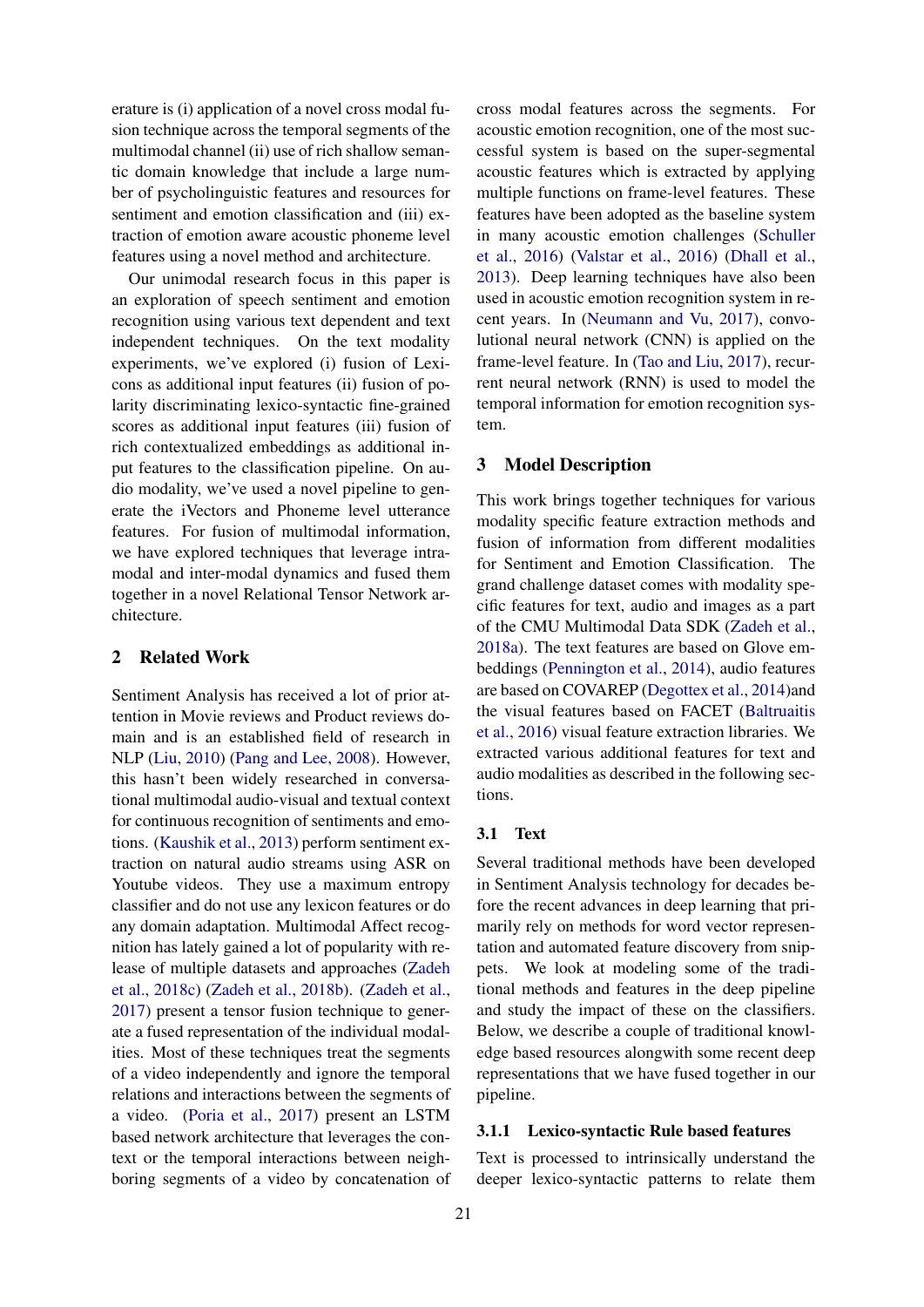| I feel very good about this                                                           |  |  |  |  |
|---------------------------------------------------------------------------------------|--|--|--|--|
| ${^\prime}$ compound': $0.4927$ , 'neq': $0.0$ , 'pos': $0.444$ , 'neu': $0.556$ }    |  |  |  |  |
| I feel VERY good about this                                                           |  |  |  |  |
| ${\rm 'compound': 0.6028, 'neg': 0.0, 'pos': 0.495, 'neu': 0.505}$                    |  |  |  |  |
| I feel very good about this!!!                                                        |  |  |  |  |
| ${\rm (11.4)}$ compound': $0.6211$ , 'neq': $0.0$ , 'pos': $0.504$ , 'neu': $0.496$ } |  |  |  |  |
| I feel great about this                                                               |  |  |  |  |
| ${\rm (11.4)}$ compound': $0.6249$ , 'neg': $0.0$ , 'pos': $0.577$ , 'neu': $0.423$ } |  |  |  |  |
| I feel GREAT about this!! :)                                                          |  |  |  |  |
| {'compound': 0.8561, 'neg': 0.0, 'pos': 0.737, 'neu': 0.263}                          |  |  |  |  |
|                                                                                       |  |  |  |  |

<span id="page-2-0"></span>Figure 1: Sentiment Analyzer

with world knowledge to extract meaningful inferences such as sentiments and emotions. We have explored the use of VADER rules [\(Hutto](#page-6-7) [and Gilbert,](#page-6-7) [2014\)](#page-6-7) for sentiment and emotion induction. VADER is a simple and fast rule-based model for general sentiment analysis. It utilizes a human-validated general sentiment lexicon and general rules related to grammar and syntax. The goal of this work is to capture generalizable rules and heuristics associated with grammatical and syntactical cues people use to assess sentiment intensity in text. We can clearly see from Figure [1](#page-2-0) how this system can differentiate emphasis, intensity and non-linguistic cues from utterances. Deep learning based systems today fail to capture such systematic nuances deterministically.

#### 3.1.2 Sentiment Lexicons

Lexicons consists of maps of key-value pairs, where the key is a word and the value is a list of sentiment scores for that word (e.g., probabilities of the word in positive, neutral, and negative contexts). The scores have different ranges for showing very negative to very positive sentiments. Lexicon embeddings are sparse signals derived by taking the normalized scores from multiple sources of lexicon datasets. The simplest method of blending a lexicon embedding into its corresponding word embedding is to append it to the end of the word embedding. The General Inquirer(GI) [\(Stone et al.,](#page-7-15) [1966\)](#page-7-15) is a text analysis application with one of the oldest manually constructed lexicons still in widespread use. It contains 11000 words in 183 different psycholinguistic categories. We have used the lexicon based General Inquirer classes that are divided into groups such as valence, semantic dimensions, cognitive orientation, institutional context, motivation related words, classes of Power, Respect, Affection, Wealth, Well-being, Enlight-enment, Skill, etc.. [\(Shin et al.,](#page-7-16) [2017\)](#page-7-16) who originally explored this work in depth show that lexicon embeddings allow building high-performing models with much smaller word embeddings.

### 3.1.3 Contextualized Language Embeddings

In contrast to the above two features, we have also looked at recent developments in contextualized deep word vector representations and how they can help with sentiment and emotion classification. These word vectors are learned functions of the internal states of a deep bidirectional language model, which is pretrained on a large text corpus. The additional language modeling views to vector generation process results in high quality representations [\(Peters et al.,](#page-7-17) [2018\)](#page-7-17). These word vector representations try to model the complex characteristics of word use along with how these uses vary across linguistic contexts (i.e., to model polysemy). We have used ELMo that learns a linear combination of the vectors stacked above each input word for each end task, which improves performance over just using the top LSTM layer [\(McCann et al.,](#page-7-18) [2017\)](#page-7-18) . Unlike most widely used word embeddings [\(Pennington et al.,](#page-7-14) [2014\)](#page-7-14), ELMo word representations are functions of the entire input sentence

### 3.2 Audio Features

For this task, three different kinds of features were applied. The first one is the feature set extracted by using COVAREP which is provided by the challenge. It includes multiple kinds of frame level acoustic features, such as Mel-frequency Cepstral Coefficients (MFCCs), energy and etc. More details are described in [\(Gusfield,](#page-6-8) [1997\)](#page-6-8). Along with COVAREP features, we proposed two additional feature-sets, i-vector features and phoneme level features. Following two sections will discuss details about proposed feature-sets.

### 3.2.1 I-vector Features

The previous studies [\(Xia and Liu,](#page-7-19) [2016\)](#page-7-19) [\(Tao](#page-7-20) [et al.,](#page-7-20) [2018\)](#page-7-20) have shown that i-vector feature can benefit acoustic emotion recognition system. Ivector modeling is a technique to map the high dimensional Gaussian Mixture Model (GMM) supervector space (generated by concatenating the mean of the mixtures from GMM) to low dimensional space called total variability space T.

Give an utterance  $u, x_t^u$  which represents t-th frame of utterance  $u$ . Audio frame  $x_t^u$  is generated by the following distribution:

<span id="page-2-1"></span>
$$
x_t^u \sim \sum_c p(c|x_t^u) \mathcal{N}(m_c + Tw^u, \Sigma_c) \tag{1}
$$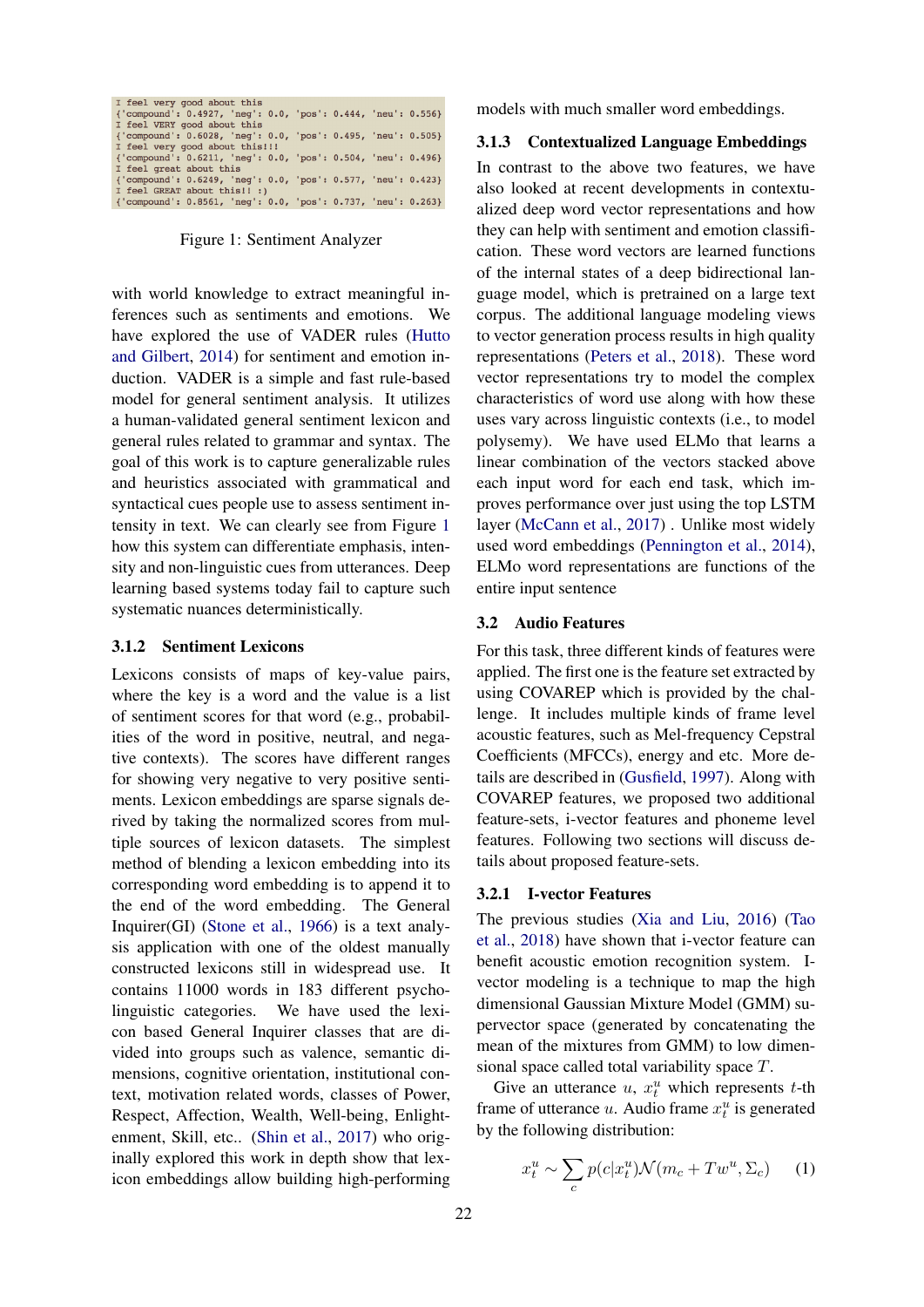where  $p(c|x_t^u)$  is the posterior probability of c-th Gaussian in Universal Background Model (UBM),  $m_c$  and  $\Sigma_c$  represent the means and covariance of  $c$ -th Gaussian and  $w^u$  is the latent i-vector for utterance u. EM algorithm introduced in is applied to iteratively train  $T$ . Note that UBM is a GMM which trained with a large corpus.

In [\(Lei et al.,](#page-6-9) [2014\)](#page-6-9), the phonetically-aware DNN is used to replace the traditional UBM in the framework of i-vector training which showed significant improvements on the speaker identification task. The phonetically-aware DNN is the network for the acoustic model of the Automatic Speech Recognition (ASR) system. It is trained for recognizing the tri-phone state. Compared to the traditional trained UBM, the DNN from ASR represents the feature space constrained on predefined tri-phone states. The posterior probability as the output of this DNN is directly used as the  $p(c|x_t^u)$  in Equation [1.](#page-2-1) In this work, ASR and i-vector extractor are pre-trained on Librispeech dataset [\(Panayotov et al.,](#page-7-21) [2015\)](#page-7-21) with Kaldi [\(Povey](#page-7-22) [et al.,](#page-7-22) [2011\)](#page-7-22). We used 960 hours speech data from Librispeech to train DNN-HMM ASR and 460 clean data for i-vector extractor. To avoid overfitting, the dimensionality of i-vector is set as 100. We also tried larger i-vector dimensions but the ivector with larger dimensions show similar performance compared to the i-vector system with size 100 dimensionality.

#### 3.2.2 Phoneme Level Features

The phoneme related information have also been applied in emotion recognition system. Phonemedependent hidden Markov model (HMM) was proposed for emotion recognition system in [\(Lee](#page-6-10) [et al.,](#page-6-10) [2004\)](#page-6-10). [\(Bitouk et al.,](#page-6-11) [2010\)](#page-6-11) proposed to extract class-level spectral features on three types of phoneme. Unlike most other work that need accurate alignment, we propose to use the statistics of posterior probability of phoneme on utterance level. The following steps are used to extract phoneme level features:

- Step One: Each frame  $x_t^u$  in utterance u is been feed into DNN pre-trained for ASR. The output is a numeric vector consisting of  $p(s_i|x_t^u, DNN)$ , which corresponding to posterior probability of triphone state  $s_i$ . The number of triphone state is dependent on the decision tree algorithm in the ASR system.
- Step Two: Mapping the tri-phone state  $s_i$

into monophone. The number of the triphone state is huge. For emotion recognition system, it is not necessary to know information in such fine-grained unit. Instead, we map the triphone state into monophone level by disregarding left and right phone in the triphone structure. The mapping function is:  $F_{map}(s_i) = m_j$  where  $s_i$  is the tri-phone state and  $m_i$  represents corresponding monophone. For example,  $F_{map}(r-ae-n) = ae$ .

• Step Three: Calculating the statistics of posterior probability of phoneme on utterance level. Given  $x_t^u$ , for each cluster  $m_j$ , we sum up the posterior probability  $p(s_i|x_t^u, DNN)$ once  $s_i$  belongs to cluster  $m_i$ .

$$
P_{m_j}(x_t^u) = \sum_{F_{map}(s_i) = m_j} p(s_i | x_t^u, DNN)
$$
\n(2)

It generates a vector in the length of number of monophone for each frame in utterance  $u$ . In order to obtain a fixed dimensional feature for each utterance with variable length, statistics functionals, mean and standard deviation are applied on  $P_M(X)$ .

For each utterance, the generated feature set is a fixed dimensional vector. Based on the trained DNN-HMM ASR system, the number of tri-phone states and monophone ends up in 5672 and 58 respectively. After mapping and feature extraction, the dimensionality of the phoneme level features is 106.

### 4 Network Architectures

The models described here are based on a recurrent architecture and use different fusion strategies such as concatenation or tensor fusion across all modalities as well as across all segments of the video. We have integrated ideas from the two distinct approaches to jointly leverage multimodal fusion across modalities and across temporal segments and developed our Multimodal Relational Tensor Network.

## 4.1 Tensor Fusion Network

TFN consists of a Tensor Fusion Layer that explicitly models the unimodal, bimodal and trimodal inter-modal interactions using a 3-fold Cartesian product from modality embeddings. Most common deep learning approach for fusion of signals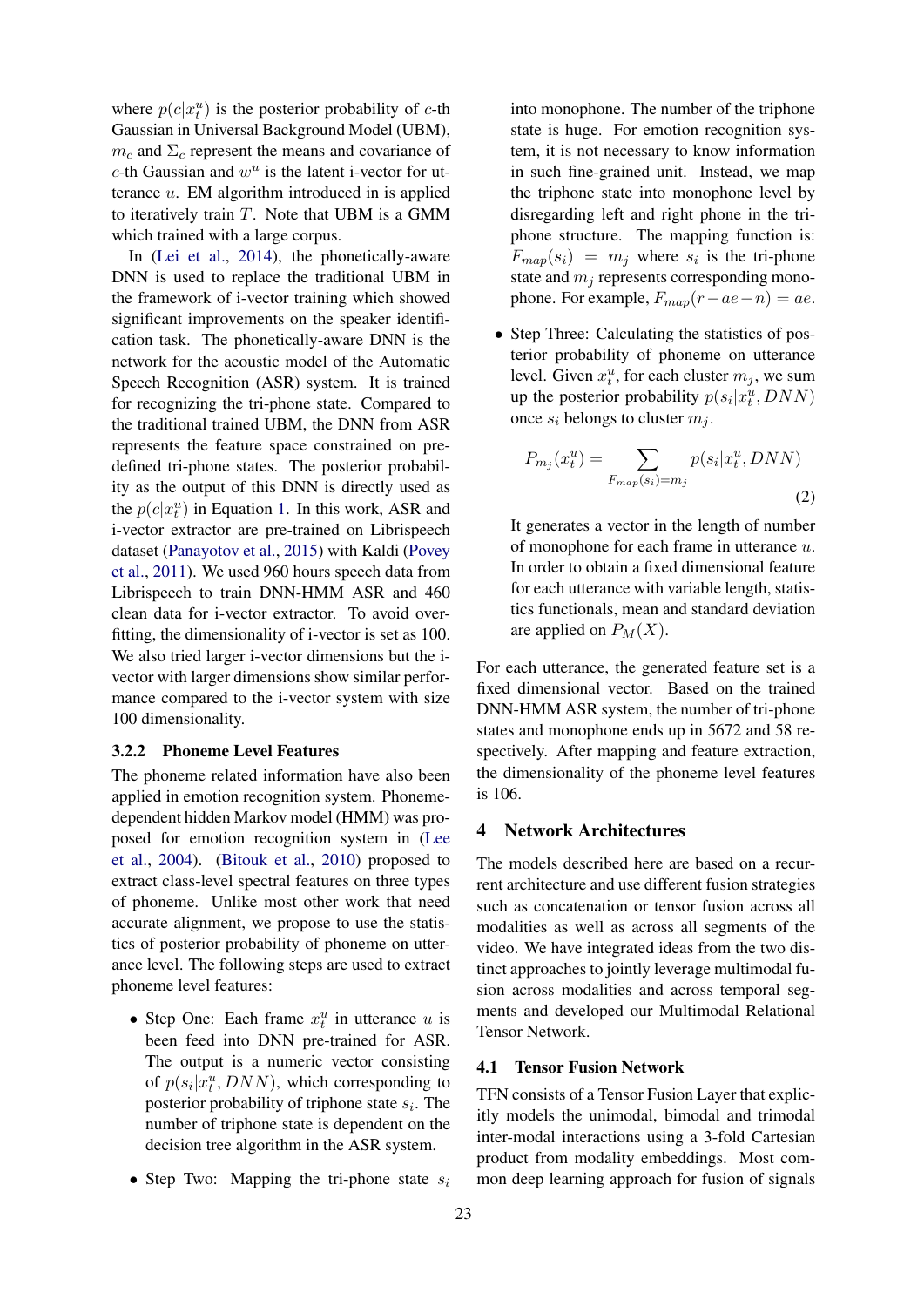is a algebraic Merge operation where the operators are generally a linear concatenation of features or a sum. TFN, on the other hand, tries to disentangle unimodal, bimodal and trimodal dynamics by modeling each of them explicitly. Tensor Fusion is defined as the three-fold Cartesian product amongst the modalities with an extra constant '1' added to the dimension. The extra constant dimension with value '1' analytically generates all the multimodal dynamics followed with vector dot operations. This definition is mathematically equivalent to a differentiable outer product between the modalities. This operation results is a very large number of dimensions in the merged layer and therefore can realistically be applied to problems where the interaction space is not too large.

## 4.2 Contextual LSTM

Utterances in a video maintain a continuous sequence and work like state machines following a certain path before changing courses. Statistical Sequence classification techniques are applied in the classification of each member of the sequence by modeling the dependence on the other members of the sequence. Human reactions are also generally continuous and maintain a certain state in the sequence before jumping to another state. In particular, it has been seen that, when classifying one utterance, other utterances can provide important contextual information. This natural phenomenon directly maps to methods such as recurrent network approaches and sequence models to capture the dependencies between the segments. We reuse this idea to capture this flow of informational triggers across utterances using an LSTM-based recurrent neural network (RNN).

### 4.3 Relational Tensor Network

While TFN has been used to model the modality interactions within a video segment, we extend that approach to apply it to the contextual stream of segments. There are two ways we can apply a tensor fusion (by tensor fusion, we specifically refer to the cartesian product operation between the modalities with an extra '1' input to model the inter-modal interaction) across modalities across the streams. The first approach is to apply a tensor fusion across all modality features of all segments for all the modalities. This approach ideally captures all possible cross-dynamics (unimodal, bimodal, trimodal) amongst all possible features of all the video segments. The main issue with this



<span id="page-4-0"></span>Figure 2: Relational Tensor Network

approach is that we run into an exponential growth in the feature space with every modality added in the interaction. The cartesian product further creates multiple outer products for bimodal and trimodal interactions. Even with a small number of features for this approach, our network had about 10s of billions of parameters and this would not be a feasible approach unless deployed on a massive infrastructure. This approach does not require the use of LSTMs as used in the Contextual LSTM work to capture the sequence information in the segments.

The other more feasible approach is to apply tensor fusion across modality features of each segment and then model the sequential interactions between the segments of the video using an LSTM Network. We depict our network in Figure [2.](#page-4-0)

This approach allows generation of contextually rich features that learn their weights not only from the current rich multimodal interactions but also leveraging previous interactions in the process. For example, interactions amongst audio and text features together can have a multiplicative effect to recognize certain kinds of emotion better (for example, high arousal negative words multiplied together can show stronger bias for the angry emotion). Also, these interactions persist across the segments and can help generate more meaningful recognizer of multimodal interactions. The intuitive explanation of this network is that it captures the long term multiplicative effects of interactions across segments for unimodal, bimodal and trimodal features. Neither the TFN model or the contextual model alone can effectively capture these interactions in principle.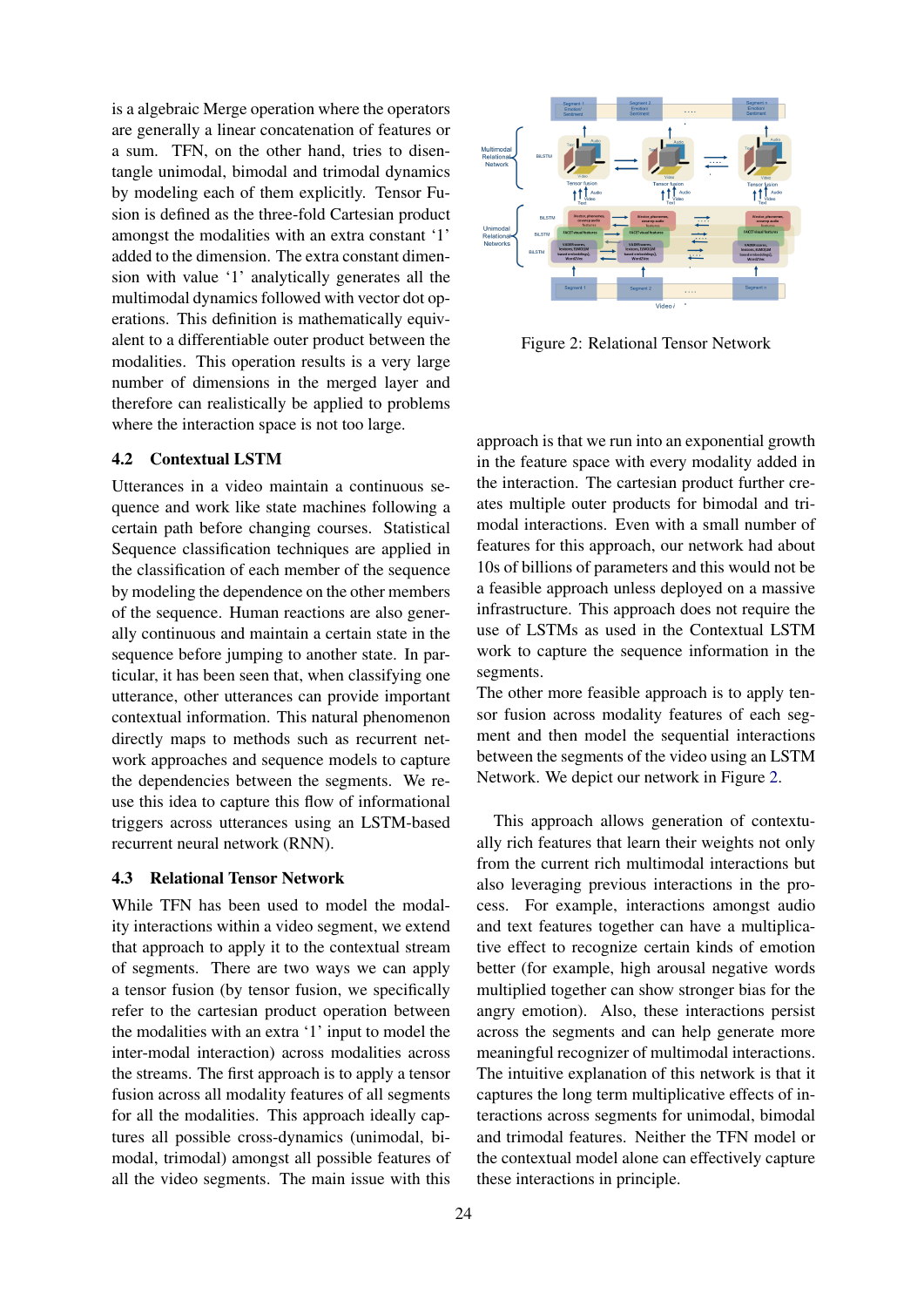|                      | Binary |      | 7-class |      | Regression |
|----------------------|--------|------|---------|------|------------|
| <b>Baseline</b>      | Acc    | F1   | Acc     | F1   | <b>MAE</b> |
| $SVM$ multimodal     | 60.4   | 0.61 | 23.5    | 0.27 | 1.38       |
| $LSTM$ uni audio     | 58     | 0.52 | 41      | 0.37 | 0.73       |
| $LSTM\_uni\_video$   | 57.9   | 0.51 | 45.9    | 0.40 | 0.68       |
| $LSTM\_unit.text$    | 64.2   | 0.60 | 45.8    | 0.43 | 0.618      |
| $LSTM\_early fusion$ | 65.2   | 0.62 | 46.6    | 0.44 | 0.60       |
| TFN                  | 66     | 0.62 | 47.9    | 0.43 | 0.58       |
| RT N                 | 66.8   | 0.63 | 49.17   | 0.45 | 0.58       |

<span id="page-5-1"></span>Table 1: Sentiment Analysis Model Results

## 5 Experiments

We present multiple sets of experiments in order to evaluate the different models, impact of textual and audio features on sentiment and emotion prediction. Our training data consists of CMU-MOSEI training set where we do a 90/10 split for validation and early stopping experiments. All our results in this paper are reported on the CMU-MOSEI validation set<sup>[1](#page-5-0)</sup>.

#### 5.1 Architecture comparisons

Table [1](#page-5-1) and Table [2](#page-6-12) show the performance of the various models on sentiment and emotion classification. We have used three LSTM based unimodal baselines, each for audio, video and text modalities. From the table, we see that unimodal-text network outperforms both audio and video modalities for sentiment. Unimodal-text also outperforms SVM multimodal for sentiment analysis, which is an SVM model trained on concatenated features from all the three modalities. The early fusion network is an LSTM based network(an extension of the unimodal networks),that takes in concatenated features from the three modalities. This LSTM model outperforms the SVM multimodal baseline by almost 5% binary class accuracy scores for sentiment analysis. All of these LSTM based networks outperform SVM by a huge margin in the 7 class classification scores and MAE for sentiment analysis. The  $TFN$  network with rich set of textual features slightly outperforms the simple concatenation technique(early fusion model) for sentiment and emotion recognition. The model with the best performance is the Relational Tensor Network model for both sentiment and emotion recognition that considers the neighboring tensor fusion networks for a given segment.

## 5.2 Ablation study

Table [3](#page-6-13) shows the detailed ablation study of the various text features that we have used in our models. We added word based features using lexicons and language model based ELMo embeddings and utterance level sentiment scores using VADER scores. As the table shows, adding lexicons result in a slight drop in performance of the scores. The lexicons we've used are extremely sparse compared to the vocabulary space of Word Vectors. Also we've simplistically concatenated the binary scores for Positive and and Negative category words to the same embeddings space as for the word vectors. Majority of these values remain 0 after the operation. We are exploring other ways to leverage the lexicon embeddings to allow a larger contribution of these signals to the classification process. Addition of the ELMo embeddings improves the performance as compared to using word embeddings alone. Addition of ELMo embeddings and segment level sentiment scores using Vader gives the best performance for binary, 7-class and MAE scores, as compared to adding individual features, or a combination of features. As described in ELMo work, adding the layers at different positions of the network helps to abstract various naturally occurring syntactic and semantic information about the words. For the audio modality, we presented two additional featuresets in the previous section, i-vector features and phoneme level features alongwith COVAREP features. Based on our experiments, we observed that the performance of the Emotion recognition RTN model with all these features were similar but improved slightly for 'Happy' emotion compared to the RTN model without the additional audio features.

## 6 Conclusion

In this paper we present a novel model called Relational Tensor Network for multimodal Affect Recognition that takes into account the context of a segment in a video based on the relations and interactions with its neighboring segments within the video. We meticulously add various feature set on the word level, that involves language model based embeddings and segment level sentiment features. Our model shows the best performance as compared to the state of the art techniques for sentiment and emotion recognition on the CMU-MOSEI dataset.

<span id="page-5-0"></span><sup>&</sup>lt;sup>1</sup>The test set was not released at the time of writing.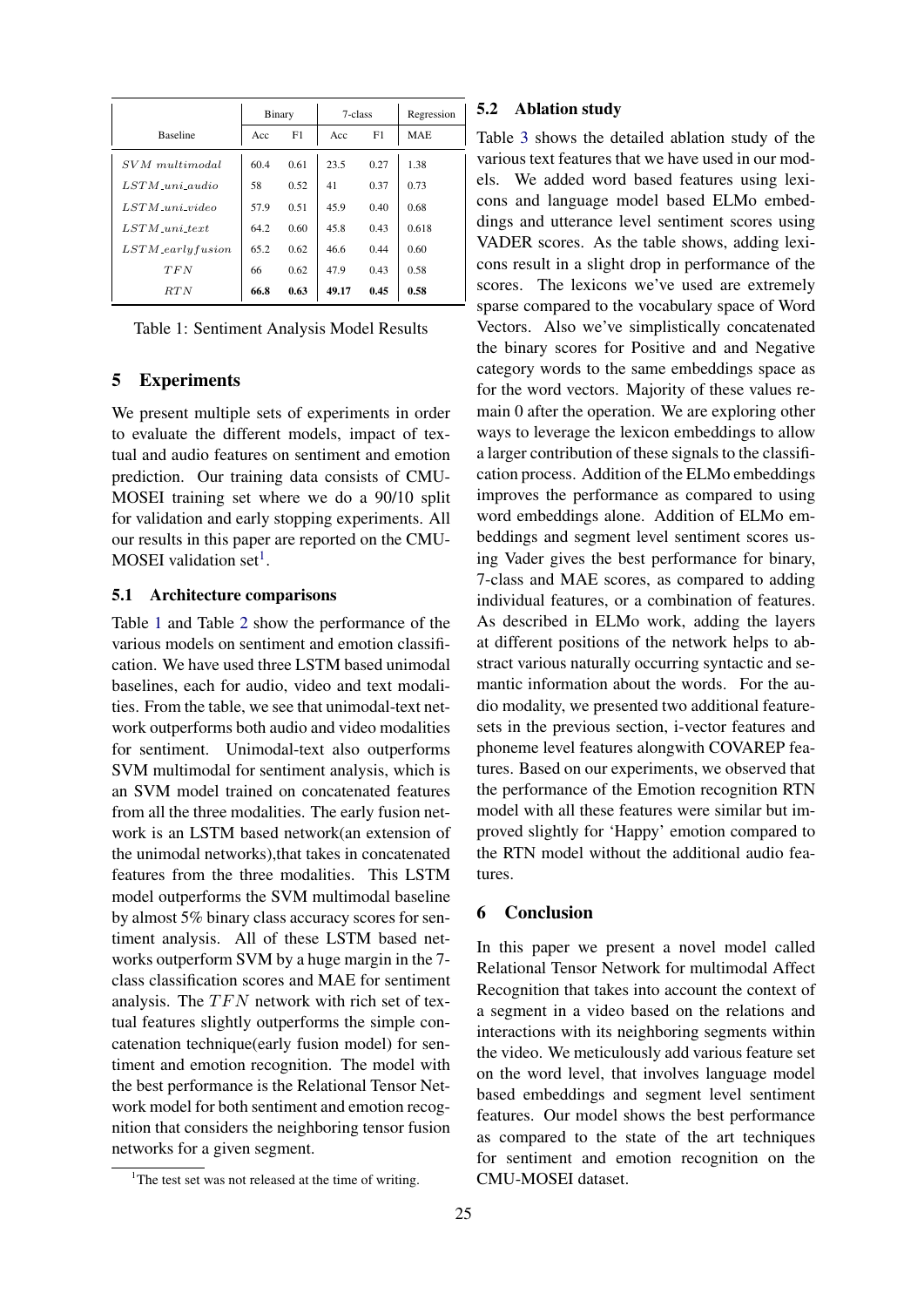|                      | Anger | Disqust | Fear  | Happy | Sad    | Surprise |
|----------------------|-------|---------|-------|-------|--------|----------|
| $SVM$ multimodal     | 0.358 | 0.19    | 0.21  | 1.167 | 0.33   | 0.171    |
| $LSTM$ uni audio     | 0.17  | 0.079   | 0.09  | 0.475 | 0.20   | 0.073    |
| $LSTM$ uni text      | 0.16  | 0.08    | 0.086 | 0.485 | 0.195  | 0.068    |
| $LSTM$ uni video     | 0.148 | 0.08    | 0.10  | 0.42  | 0.208  | 0.076    |
| $LSTM\_early fusion$ | 0.148 | 0.078   | 0.09  | 0.428 | 0.19   | 0.073    |
| TFN                  | 0.147 | 0.07    | 0.089 | 0.466 | 0.1766 | 0.074    |
| RTN                  | 0.137 | 0.065   | 0.072 | 0.422 | 0.176  | 0.059    |

<span id="page-6-12"></span>Table 2: Emotion Recognition Model Results - MAE scores

|                      | Binary |      | 7-class |      | Regression |
|----------------------|--------|------|---------|------|------------|
| <b>Baseline</b>      | Acc    | F1   | Acc     | F1   | <b>MAE</b> |
| Embedding only       | 64.6   | 0.60 | 48.17   | 0.43 | 0.595      |
| $Emb + Lex$          | 62.8   | 0.57 | 45.6    | 0.41 | 0.61       |
| $Emb+Vader$          | 64.2   | 0.59 | 45.4    | 0.42 | 0.61       |
| $Emb + ELMO$         | 65.5   | 0.61 | 47.5    | 0.44 | 0.589      |
| $Emb + Lex + Vader$  | 64.2   | 0.59 | 47.5    | 0.44 | 0.59       |
| $Emb + ELMO + Lex$   | 64.6   | 0.58 | 48.7    | 0.45 | 0.576      |
| $Emb + ELMO + Vader$ | 66.4   | 0.63 | 48.9    | 0.44 | 0.577      |
| All features         | 66     | 0.62 | 47.9    | 0.43 | 0.58       |

<span id="page-6-13"></span>Table 3: Text Ablation Study

#### References

- <span id="page-6-6"></span>T. Baltruaitis, P. Robinson, and L. P. Morency. 2016. Openface: An open source facial behavior analysis toolkit. In *2016 IEEE Winter Conference on Applications of Computer Vision (WACV)*, pages 1–10.
- <span id="page-6-11"></span>Dmitri Bitouk, Ragini Verma, and Ani Nenkova. 2010. Class-level spectral features for emotion recognition. *Speech communication*, 52(7-8):613–625.
- <span id="page-6-5"></span>G. Degottex, J. Kane, T. Drugman, T. Raitio, and S. Scherer. 2014. [Covarep x2014; a collaborative](https://doi.org/10.1109/ICASSP.2014.6853739) [voice analysis repository for speech technologies.](https://doi.org/10.1109/ICASSP.2014.6853739) In *2014 IEEE International Conference on Acoustics, Speech and Signal Processing (ICASSP)*, pages 960–964.
- <span id="page-6-4"></span>Abhinav Dhall, Roland Goecke, Jyoti Joshi, Michael Wagner, and Tom Gedeon. 2013. Emotion recognition in the wild challenge 2013. In *Proceedings of the 15th ACM on International conference on multimodal interaction*, pages 509–516. ACM.
- <span id="page-6-1"></span>P. EKMAN. 2002. [Facial action coding system \(facs\).](https://ci.nii.ac.jp/naid/10025007347/en/) *A Human Face*.
- <span id="page-6-0"></span>Paul Ekman. 2009. *Telling Lies: Clues to Deceit in the Marketplace, Politics, and Marriage (Revised Edition)*. WW Norton & Company.
- <span id="page-6-8"></span>Dan Gusfield. 1997. *Algorithms on Strings, Trees and Sequences*. Cambridge University Press, Cambridge, UK.
- <span id="page-6-7"></span>Clayton J. Hutto and Eric Gilbert. 2014. [Vader: A par](http://dblp.uni-trier.de/db/conf/icwsm/icwsm2014.html#HuttoG14)[simonious rule-based model for sentiment analysis](http://dblp.uni-trier.de/db/conf/icwsm/icwsm2014.html#HuttoG14) [of social media text.](http://dblp.uni-trier.de/db/conf/icwsm/icwsm2014.html#HuttoG14) In *ICWSM*. The AAAI Press.
- <span id="page-6-3"></span>Lakshmish Kaushik, Abhijeet Sangwan, and John HL Hansen. 2013. Sentiment extraction from natural audio streams. In *Acoustics, Speech and Signal Processing (ICASSP), 2013 IEEE International Conference on*, pages 8485–8489. IEEE.
- <span id="page-6-10"></span>Chul Min Lee, Serdar Yildirim, Murtaza Bulut, Abe Kazemzadeh, Carlos Busso, Zhigang Deng, Sungbok Lee, and Shrikanth Narayanan. 2004. Emotion recognition based on phoneme classes. In *Eighth International Conference on Spoken Language Processing*.
- <span id="page-6-9"></span>Yun Lei, Nicolas Scheffer, Luciana Ferrer, and Mitchell McLaren. 2014. A novel scheme for speaker recognition using a phonetically-aware deep neural network. In *Acoustics, Speech and Signal Processing (ICASSP), 2014 IEEE International Conference on*, pages 1695–1699. IEEE.
- <span id="page-6-2"></span>Bing Liu. 2010. Sentiment analysis and subjectivity. *Handbook of natural language processing*, 2:627– 666.